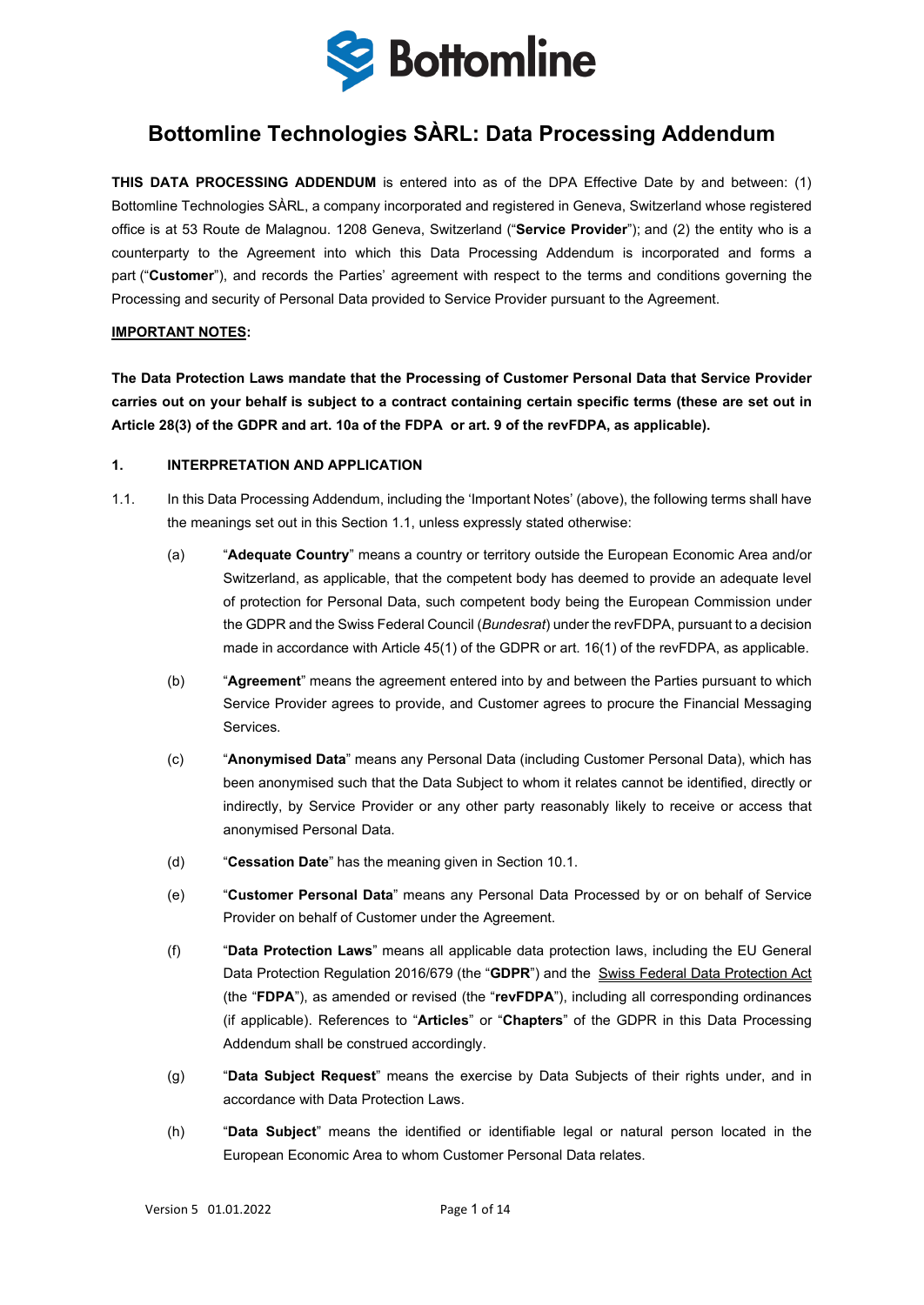

- (i) "**Delete**" means to remove or obliterate Personal Data such that it cannot be recovered or reconstructed, and "**Deletion**" shall be construed accordingly.
- (j) "**DPA Effective Date**" has the meaning as determined pursuant to Section 2.1.
- (k) "**Hosting Services Provider**" means those third party(ies) listed in the then-current Subprocessor List as providing certain hosting services to Service Provider in connection with the Relevant Services.
- (l) "**Financial Messaging Services**" means Service Provider's hosted financial transaction communication, reconciliation, security and compliance, data management and analysis services, known as "Financial Messaging", together with any relevant services related thereto, as such are agreed to be provided by Service Provider under and in accordance with the Agreement (including any Order Agreements, Statements of Work or similar documents used to define the nature and scope of such services).
- (m) "**Personal Data Breach**" an actual (and not simply a suspected) personal data breach (as defined in the Data Protection Laws) that: (i) is confirmed by Service Provider's Risk Committee following appropriate investigations, (ii) affects Customer Personal Data and (iii) which Service Provider is required to notify to Customer under Data Protection Laws.
- (n) "**Personnel**" means a person's employees, agents, consultants or contractors.
- (o) "**Relevant Services**" means the relevant services agreed to be provided by Service Provider under and in accordance with the Agreement.
- (p) "**Restricted Country**" means a country or territory outside the European Economic Area and/or Switzerland, as applicable, that is not an Adequate Country.
- (q) "**Restricted Transfer**" means: (i) a transfer of Customer Personal Data from Customer to Service Provider in a Restricted Country; or (ii) an onward transfer of Customer Personal Data from Service Provider to a Subprocessor in a Restricted Country, (in each case) where such transfer would be prohibited by Data Protection Laws without a legal basis therefor under Data Protection Laws (such as Chapter V of the GDPR, art. 6 et seq. of the FDPA, art. 16 et seq. of the revFDPA, each as applicable).
- (r) "**Standard Contractual Clauses**" means the standard contractual clauses issued by the European Commission (from time-to-time) for the transfer of Personal Data from Controllers established inside the European Economic Area to Processors established in Restricted Countries.
- (s) "**Subprocessor**" means any third party appointed by or on behalf of Service Provider to Process Customer Personal Data.
- (t) "**Subprocessor List**" means the list of subprocessors (including those subprocessors' locations) that are engaged in certain specified Processing activities on behalf of Service Provider from time-to-time in connection with its provision of the Relevant Services.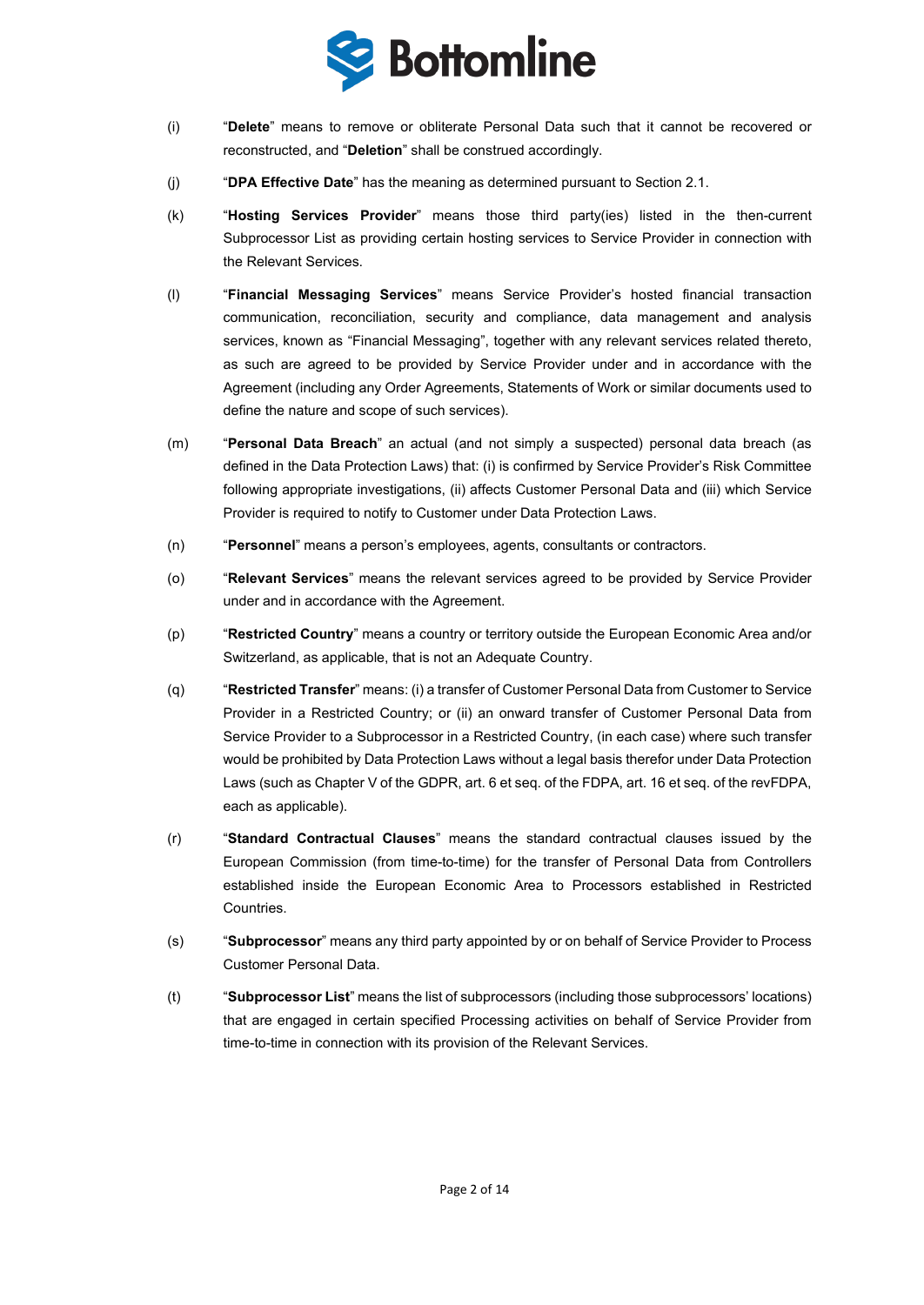

- 1.2. In this Data Processing Addendum, including the 'Important Notes' (above):
	- (a) the terms, "**Controller**", "**Processor**", "**Personal Data**", "**Process**" (and its derivatives) and "**Supervisory Authority**" shall have the meaning ascribed to the corresponding terms in the Data Protection Laws; and
	- (b) unless otherwise defined in this Data Processing Addendum, all capitalised terms shall have the meaning given to them in the Agreement.
- 1.3. Customer warrants and represents that it is subject to and compliant with the territorial scope of the Data Protection Laws and that it holds the Service Provider harmless in case of breach thereof by the Customer.

### **2. EFFECT AND PRECEDENCE**

- <span id="page-2-4"></span><span id="page-2-3"></span><span id="page-2-2"></span><span id="page-2-1"></span>2.1. This Data Processing Addendum shall come into force and effect from the "**DPA Effective Date**", being either:
	- (a) where the terms of this Data Processing Addendum are incorporated into the Agreement by reference, the later of:
		- (i) 1st January 2022; **or**
		- (ii) the Effective Date of the Agreement (as defined therein); or
	- (b)  $1<sup>st</sup>$  January 2022, where either:
		- (i) Bottomline's Processing of Customer Personal Data is otherwise subject to a prior version of this Data Processing Addendum agreed between parties (including through any deemed acceptance mechanism provided for in such prior version); or
		- (ii) subject to Section [2.2](#page-2-0) below, none of the foregoing provisions in Section [2.1](#page-2-1)[\(a\)](#page-2-2) or Section [2.1](#page-2-1)[\(b\)](#page-2-3)[\(i\)](#page-2-4) apply and Customer continues to access or use the Relevant Service(s) (or any portion thereof), without having first notified Bottomline (by email to [DataProtectionOfficer@bottomline.com\)](mailto:DataProtectionOfficer@bottomline.com) of Customer's rejection of this Data Processing Addendum within fourteen (14) days of this Data Processing Addendum being notified to Customer (notwithstanding any '*No Variation*', '*Entire Agreement*' or similar provisions in the Agreement).
- <span id="page-2-5"></span><span id="page-2-0"></span>2.2. The deemed acceptance through continued use provision of Section [2.1](#page-2-1)[\(b\)](#page-2-3)[\(ii\)](#page-2-5) shall not apply to any Customer with whom Bottomline has (prior to  $1<sup>st</sup>$  January 2022) separately agreed data processing terms otherwise than on the basis of a version of this online Data Processing Addendum, which establish the contractual terms required by Article 28(3) of the GDPR and cover the use and provision of the Relevant Services.
- 2.3. With effect from the DPA Effective Date, this Data Processing Addendum:
	- (a) shall hereby be incorporated into, and shall form an effective part of, the Agreement; and
	- (b) will replace any previously applicable data processing agreement, addendum or similar and any other terms previously applicable to privacy, data processing, data security and/or otherwise relating to Service Provider's Processing of Customer Personal Data.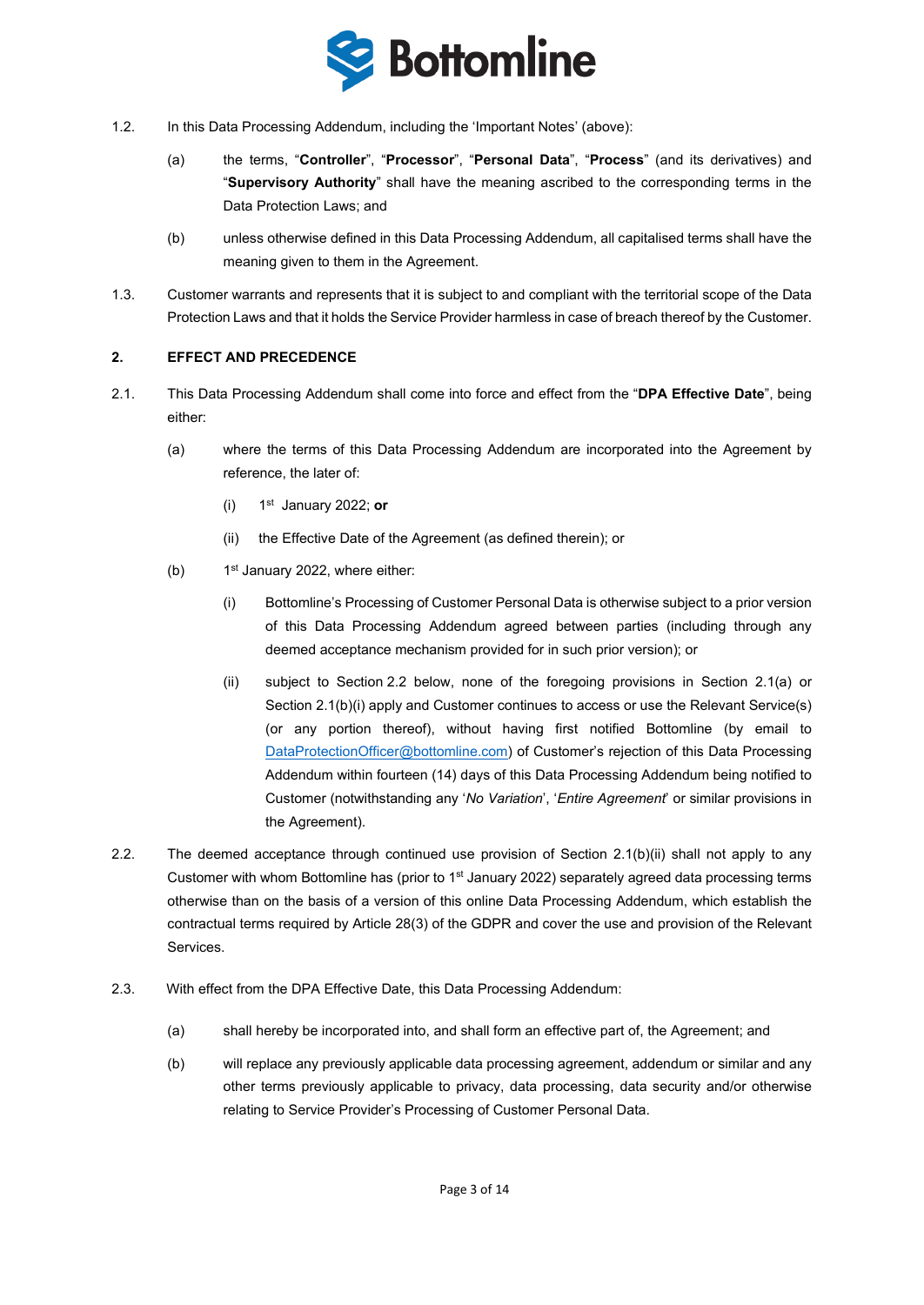

2.4. In the event of any conflict or inconsistency between this Data Processing Addendum and the Agreement, this Data Processing Addendum shall prevail.

#### **3. PROCESSING OF CUSTOMER PERSONAL DATA**

- 3.1. In respect of Customer Personal Data, the Parties acknowledge that (as between the Parties):
	- (a) Service Provider acts as a Processor; and
	- (b) Customer acts as the Controller.
- 3.2. Service Provider shall not Process Customer Personal Data other than:
	- (a) on Customer's instructions given within the terms of the Agreement or otherwise in writing from time to time (subject always to Section [3.7\)](#page-3-0); and
	- (b) as required by applicable laws.
- <span id="page-3-1"></span>3.3. To the extent permitted by applicable laws, Service Provider shall inform Customer of:
	- (a) any Processing to be carried out under Section [3.2\(b\);](#page-3-1) and
	- (b) the relevant legal requirements that require it to carry out such Processing,

before the relevant Processing of that Customer Personal Data.

- 3.4. Customer instructs Service Provider to Process Customer Personal Data as necessary:
	- (a) to provide the Relevant Services to Customer; and
	- (b) to perform Service Provider's obligations and exercise Service Provider's rights under the Agreement.
- 3.5. [Annex 1](#page-12-0) (*Data Processing Details*) sets out certain information regarding Service Provider's Processing of Customer Personal Data as required by Data Protection Laws.
- 3.6. Where Service Provider receives an instruction from Customer that, in its reasonable opinion, infringes the Data Protection Laws, Service Provider shall inform Customer.
- <span id="page-3-0"></span>3.7. Customer acknowledges and agrees that any instructions issued by Customer with regards to the Processing of Customer Personal Data by or on behalf of Service Provider pursuant to or in connection with the Agreement:
	- (a) shall be strictly required for the sole purpose of ensuring compliance with Data Protection Laws; and
	- (b) shall not relate to the scope of, or otherwise materially change, the Relevant Services to be provided by Service Provider under the Agreement.
- 3.8. Notwithstanding anything to the contrary herein, Service Provider may without liability to either party and with immediate effect terminate the Agreement in its entirety upon written notice to Customer if Service Provider considers (in its reasonable discretion) that:
	- (a) it is unable to adhere to, perform or implement any instructions issued by Customer due to the technical limitations of its systems, equipment and/or facilities; and/or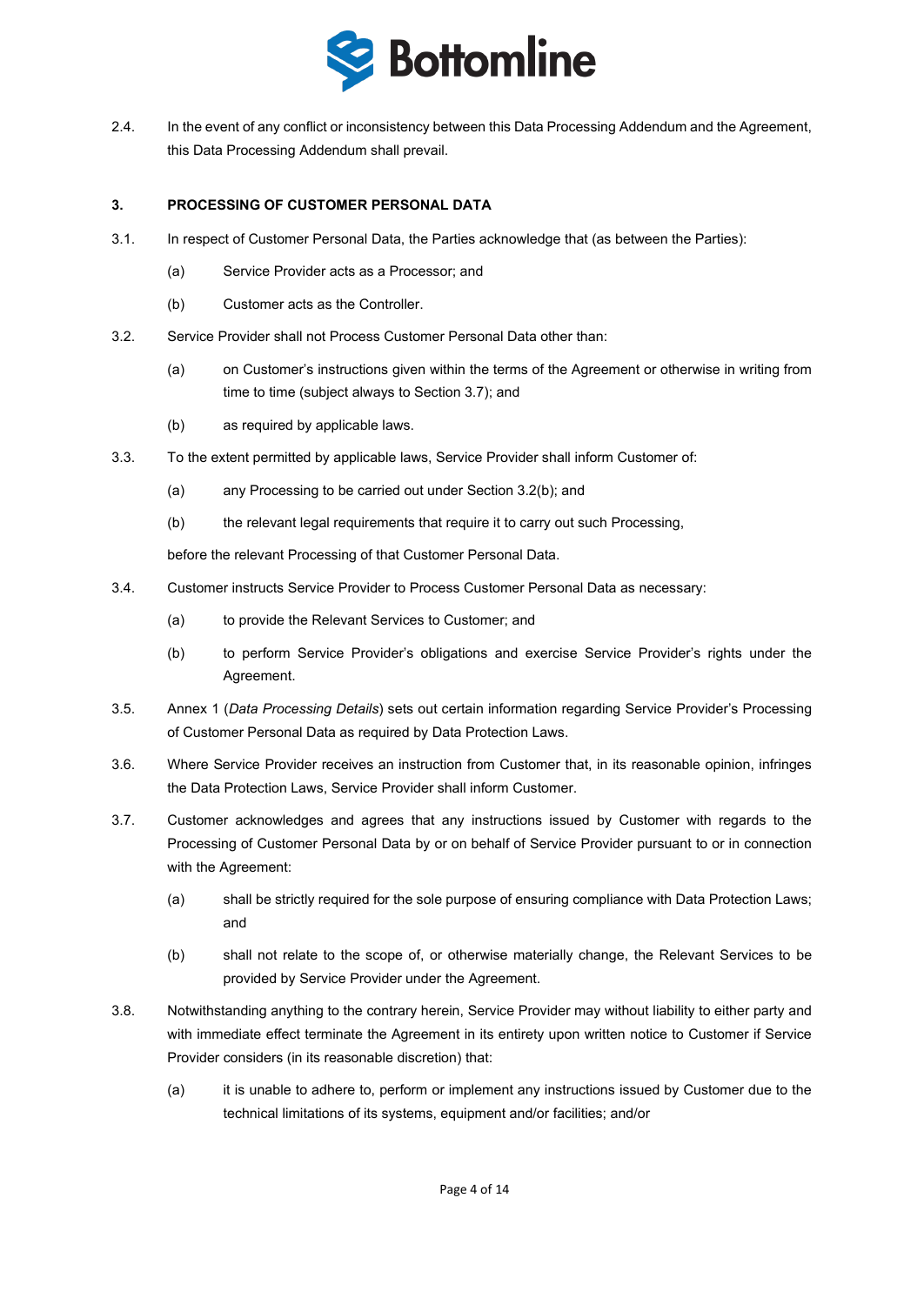

- <span id="page-4-4"></span>(b) to adhere to, perform or implement any such instructions would require disproportionate effort (whether in terms of time, cost, available technology, manpower or otherwise).
- 3.9. Customer represents and warrants on an ongoing basis that:
	- (a) there is, and will be throughout the term of the Agreement, a valid legal basis where required under Data Protection Laws) for the Processing by Service Provider of Customer Personal Data in accordance with this Data Processing Addendum and the Agreement (including, any and all instructions issued by Customer from time to time in respect of such Processing); and
	- (b) where applicable, Customer has been instructed by, and obtained the valid and effective authorisation of, any relevant third party Controller(s) (including, for these purposes, Customer Affiliates) to instruct Service Provider (and its Subprocessors) to Process Customer Personal Data as set out in and contemplated by this Data Processing Addendum and the Agreement.

### **4. BOTTOMLINE PERSONNEL**

Service Provider shall take reasonable steps to ensure the reliability of any Service Provider Personnel who Process Customer Personal Data, ensuring:

- (a) that access is strictly limited to those individuals who need to know or access the relevant Customer Personal Data for the purposes described in this Data Processing Addendum; and
- (b) that all such individuals are subject to confidentiality undertakings or professional or statutory obligations of confidentiality.

#### <span id="page-4-3"></span>**5. SECURITY**

- 5.1. Taking into account the state of the art, the costs of implementation and the nature, scope, context and purposes of Processing as well as the risk (which may be of varying likelihood and severity) for the rights and freedoms of legal or natural persons, Service Provider shall in relation to Customer Personal Data implement appropriate technical and organisational measures to ensure a level of security appropriate to that risk, including, where applicable and as appropriate, the measures referred to in Article 32(1) of the GDPR, Article 7 DPA and/or Article 7 revFDPA.
- 5.2. In assessing the appropriate level of security measures taken by the Service Provider (which measures the Customer deems adequate), Service Provider shall take account in particular of the risks presented by the Processing, in particular from a Personal Data Breach.

#### <span id="page-4-0"></span>**6. SUBPROCESSING**

- 6.1. Customer authorises Service Provider to appoint Subprocessors in accordance with this Section [6.](#page-4-0)
- <span id="page-4-2"></span>6.2. Service Provider may continue to use those Subprocessors already engaged by Service Provider as at the DPA Effective Date, as such are shown in the Subprocessor List on such date as Processing Personal Data on Service Provider's behalf in connection with the Relevant Services (a copy of which is attached hereto as Annex 2).
- <span id="page-4-1"></span>6.3. Service Provider shall give Customer prior written notice of the appointment of any new Subprocessor, including reasonable details of the Processing to be undertaken by the Subprocessor by way of Service Provider providing Customer with an updated copy of the Subprocessor List via a 'mailshot' or similar mass distribution mechanism sent via email to Customer's normal addressees for system updates.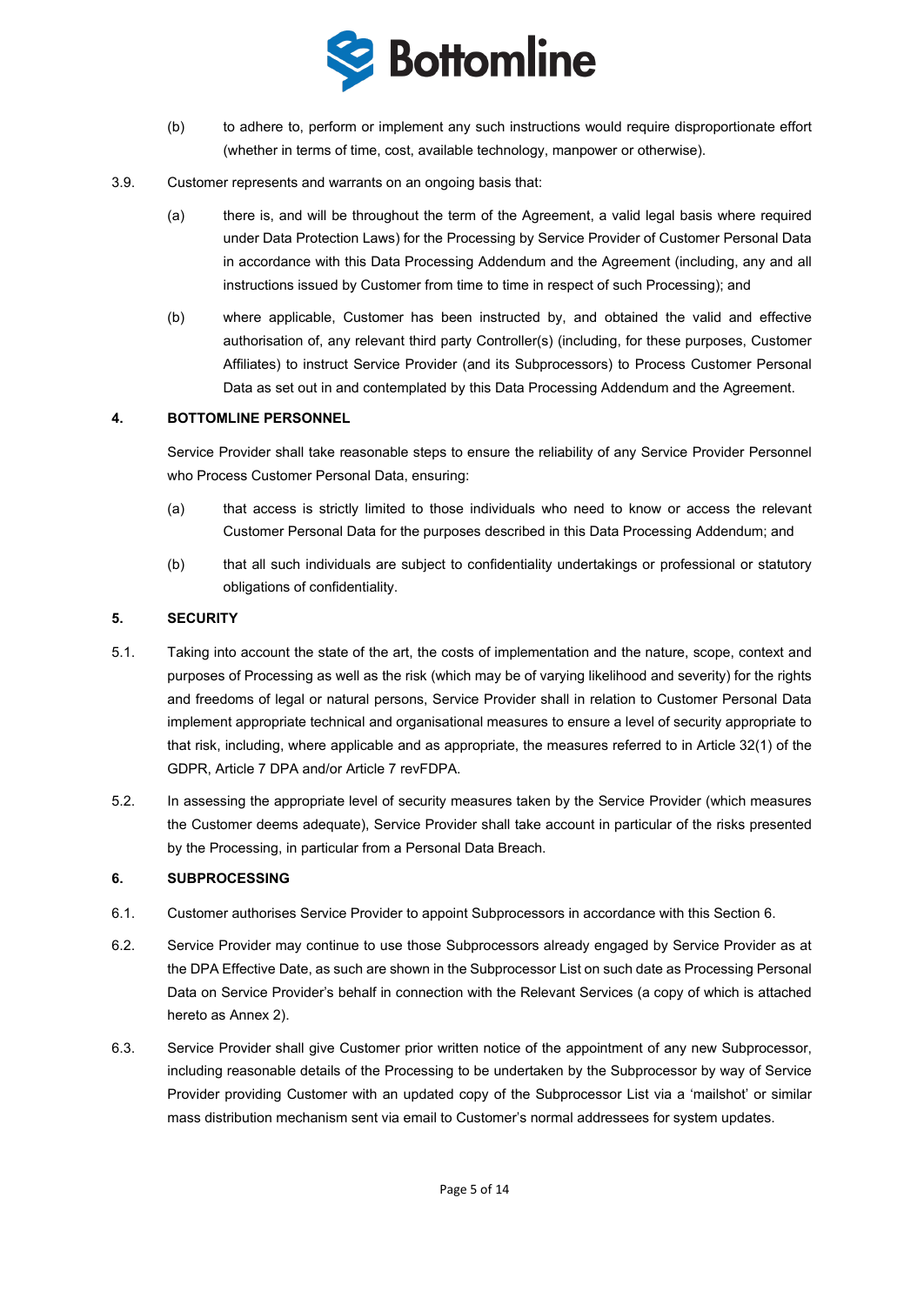

- <span id="page-5-2"></span><span id="page-5-0"></span>6.4. If within fourteen (14) days of receipt of notice given to Customer pursuant to Section [6.3,](#page-4-1) Customer notifies Service Provider in writing of any objections to the proposed appointment of any new Subprocessor on reasonable grounds (e.g., if a proposed Subprocessor's Processing of Customer Personal Data would cause Customer to violate Data Protection Laws), Service Provider shall either:
	- (a) recommend a commercially reasonable change to Customer's configuration or use of the Relevant Services to avoid Processing of Customer Personal Data by the proposed Subprocessor objected to by Customer; and/or
	- (b) use reasonable efforts to make available a commercially reasonable change in the provision of the Relevant Services which avoids the use of that proposed Subprocessor.

<span id="page-5-1"></span>Where no changes referenced in Section[s \(a\)](#page-5-0) or [\(b\)](#page-5-1) can be made within the thirty (30) day period following Service Provider's receipt of Customer's notice of objections (the "**Change Period**"), either Party may by written notice to the other, to be served within fourteen (14) days of the expiration of that Change Period, terminate the Agreement (either in whole or to the extent that it relates to the portion of the Relevant Services which requires the use of the proposed Subprocessor) with immediate effect.

- 6.5. If Customer (having not raised an objection to a new Subprocessor) uses the Relevant Services (or the relevant portion thereof) after the expiry of the fourteen (14) day period referred to in Section [6.4,](#page-5-2) Customer agrees that it shall be deemed to have approved the ongoing use of that Subprocessor.
- 6.6. With respect to each Subprocessor, Service Provider shall:
	- (a) before the Subprocessor first Processes Customer Personal Data (or, as soon as reasonably practicable, in accordance with Section [6.2\)](#page-4-2), carry out adequate due diligence to ensure that the Subprocessor is capable of providing the level of protection for Customer Personal Data required by this Data Processing Addendum; and
	- (b) ensure that the arrangement between Service Provider and the Subprocessor is governed by a written contract including terms which offer at least an equivalent level of protection for Customer Personal Data as those set out in this Data Processing Addendum (including those set out in Section [5\)](#page-4-3).

#### **7. DATA SUBJECT RIGHTS**

- 7.1. Taking into account the nature of the Processing, Service Provider shall provide Customer with such assistance as may be reasonably necessary and technically possible in the circumstances, to assist Customer (at Customer's cost) in fulfilling its obligation to respond to Data Subject Requests.
- 7.2. Service Provider shall:
	- (a) promptly notify Customer if Service Provider receives a Data Subject Request; and
	- (b) ensure that Service Provider does not respond to any Data Subject Request except on the written instructions of Customer (and in such circumstances, at Customer's cost) or as required by applicable laws.

#### **8. PERSONAL DATA BREACH**

8.1. Service Provider shall notify Customer without undue delay upon Service Provider becoming aware of a Personal Data Breach affecting Customer Personal Data, providing Customer with sufficient information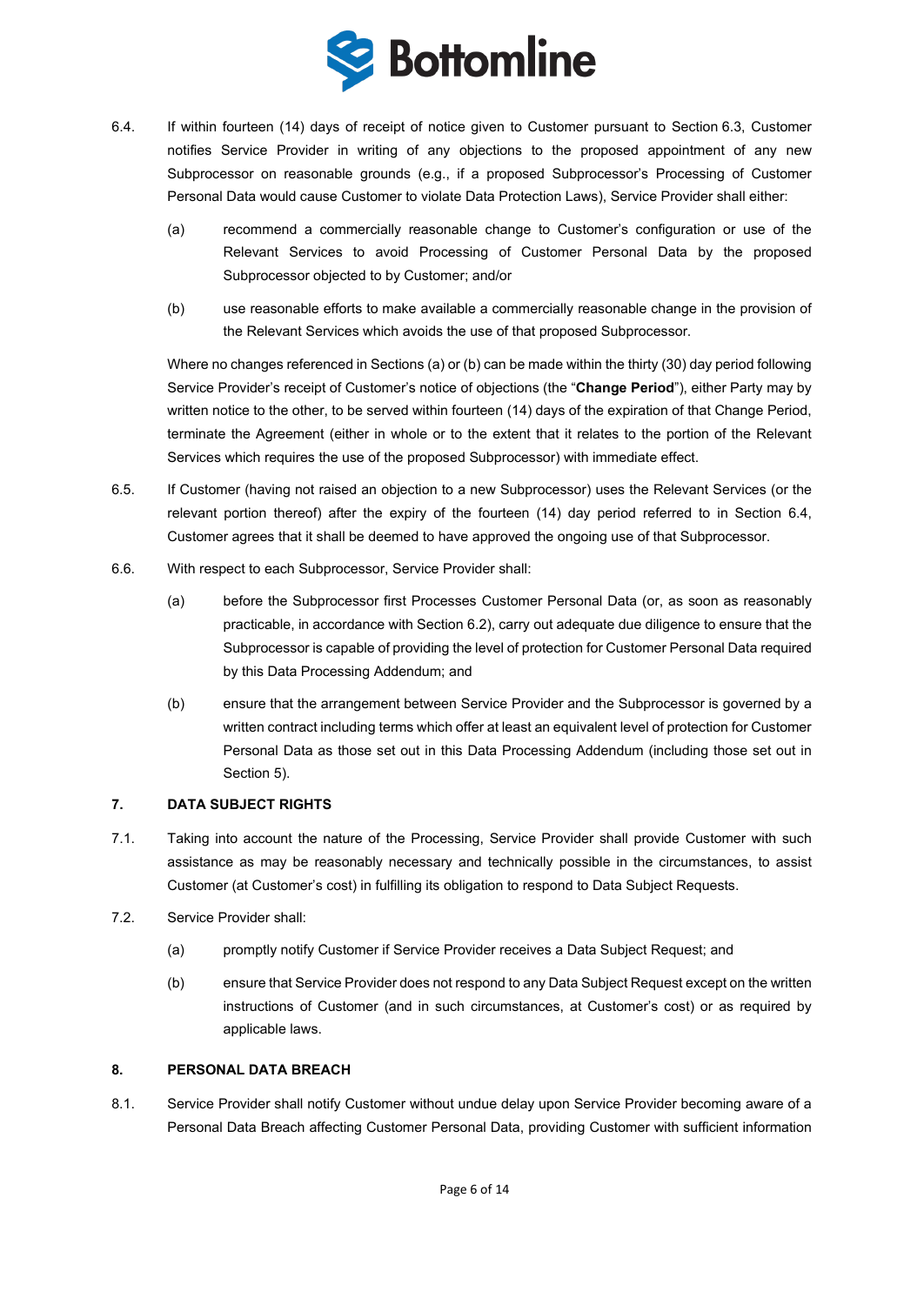

<span id="page-6-1"></span>(insofar as such information is, at such time, within Service Provider's possession) to allow Customer to meet any obligations under Data Protection Laws to report the Personal Data Breach to:

- (a) affected Data Subjects; and/or
- (b) the relevant Supervisory Authority(ies) (as may be determined in accordance with the Data Protection Laws).
- 8.2. Service Provider shall co-operate with Customer and take such commercially reasonable steps as may be directed by Customer to assist in the investigation, mitigation and remediation of each such Personal Data Breach.

### **9. DATA PROTECTION IMPACT ASSESSMENT AND PRIOR CONSULTATION**

9.1. Service Provider shall provide reasonable assistance to Customer, at Customer's cost, with any data protection impact assessments, and prior consultations with Supervisory Authorities, which Customer reasonably considers to be required of Customer by Data Protection Laws, in each case solely in relation to Processing of Customer Personal Data by, and taking into account the nature of the Processing by, and information available to, Service Provider.

#### **10. DELETION**

- <span id="page-6-0"></span>10.1. Subject to Section 10.[30,](#page-6-2) upon the date of cessation of the Relevant Services (the "**Cessation Date**"), Service Provider shall immediately cease all Processing of the Customer Personal Data for any purpose other than for storage.
- <span id="page-6-3"></span>10.4. Customer hereby instructs Service Provider to the fullest extent technically possible in the circumstances, promptly following the Cessation Date, to (at the Service Provider's option):
	- (a) Delete; or
	- (b) irreversibly render Anonymised Data,

<span id="page-6-4"></span><span id="page-6-2"></span>all Customer Personal Data then within Service Provider's possession, unless Customer has instructed the Service Provider otherwise before Service Provider has taken the steps described i[n \(a\)](#page-6-3) an[d \(b\)](#page-6-4) above. In such case, Service Provider shall (at the Customer's cost) return a copy of Customer Personal Data to the Customer in a standard, interoperable format.

- 10.3. Service Provider and any Subprocessor may retain Customer Personal Data where required by applicable law, for such period as may be required by such applicable law, provided that Service Provider and any such Subprocessor shall ensure:
	- (a) the confidentiality of all such Customer Personal Data; and
	- (b) that such Customer Personal Data is only Processed as necessary for the purpose(s) specified in the applicable law requiring its storage and for no other purpose.

#### <span id="page-6-7"></span>**11. AUDIT RIGHTS**

<span id="page-6-6"></span><span id="page-6-5"></span>11.1. Service Provider shall make available to Customer on request such information as Service Provider (acting reasonably) considers appropriate in the circumstances to demonstrate its compliance with this Data Processing Addendum.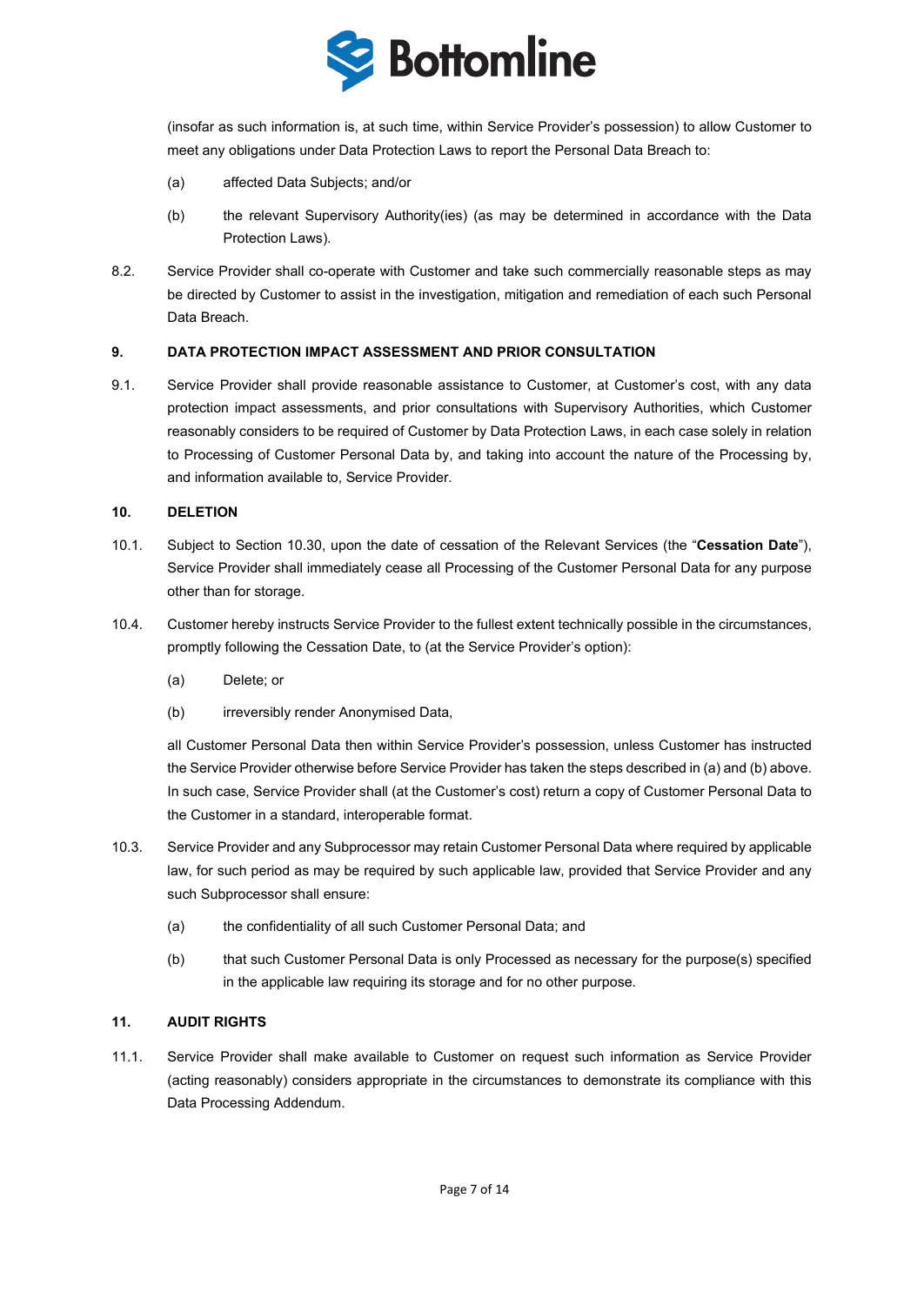

- 11.2. Subject to Sections [11.3](#page-7-0) and [11.4,](#page-7-1) in the event that Customer (acting reasonably) is able to provide documentary evidence that the information made available by Service Provider pursuant to Section [11.1](#page-6-5) is not sufficient in the circumstances to demonstrate Service Provider's compliance with this Data Processing Addendum, Service Provider shall allow for and contribute to audits, including on-premise inspections, by Customer or an auditor mandated by Customer in relation to the Processing of the Customer Personal Data by Service Provider.
- <span id="page-7-0"></span>11.3. Customer shall give Service Provider reasonable notice of any audit or inspection to be conducted under Section [11.1](#page-6-6) (which shall in no event be less than thirty (30) days' notice unless required by a Supervisory Authority pursuant to Section [11.4\(f\)\(i\)\)](#page-7-2) and shall use its best efforts (and ensure that each of its mandated auditors uses its best efforts) to avoid causing, and hereby indemnifies Service Provider in respect of, any damage, injury or disruption to Service Provider's premises, equipment, Personnel, data, and business (including any interference with the confidentiality or security of the data of Service Provider's other customers or the availability of Service Provider's services to such other customers) while its Personnel and/or its auditor's Personnel (if applicable) are on those premises in the course of any on-premise inspection.
- <span id="page-7-1"></span>11.4. Service Provider need not give access to its premises for the purposes of such an audit or inspection:
	- (a) to any individual unless he or she produces reasonable evidence of their identity and authority;
	- (b) to any auditor whom Service Provider has not given its prior written approval (not to be unreasonably withheld);
	- (c) unless the auditor enters into a non-disclosure agreement with Service Provider on terms acceptable to Service Provider;
	- (d) where, and to the extent that, Service Provider considers, acting reasonably, that to do so would result in interference with the confidentiality or security of the data of Service Provider's other customers or the availability of Service Provider's services to such other customers;
	- (e) outside normal business hours at those premises; or
	- (f) on more than one occasion in any calendar year during the term of the Agreement, except for any additional audits or inspections which:
		- (i) Customer reasonably considers necessary because of a Personal Data Breach; or
		- (ii) Customer is required to carry out by Data Protection Law or a Supervisory Authority,

<span id="page-7-2"></span>where Customer has identified the Personal Data Breach or the relevant requirement in its notice to Service Provider of the audit or inspection.

- 11.5. Save in respect of any audit or inspection conducted as a result of, and notified to Service Provider within the sixty (60) days immediately following, the parties' joint determination of Service Provider's material breach of this Data Processing Addendum, Customer shall bear any third party costs in connection with such inspection or audit and reimburse Service Provider for all costs incurred by Service Provider and time spent by Service Provider (at Service Provider's then-current professional services rates) in connection with any such inspection or audit.
- 11.6. Notwithstanding anything to the contrary in this Data Processing Addendum or the Agreement, audits of any Hosting Services Provider(s)'s Processing of Customer Personal Data will be subject to Service Provider's agreement with the applicable Hosting Services Provider (which relevant terms are available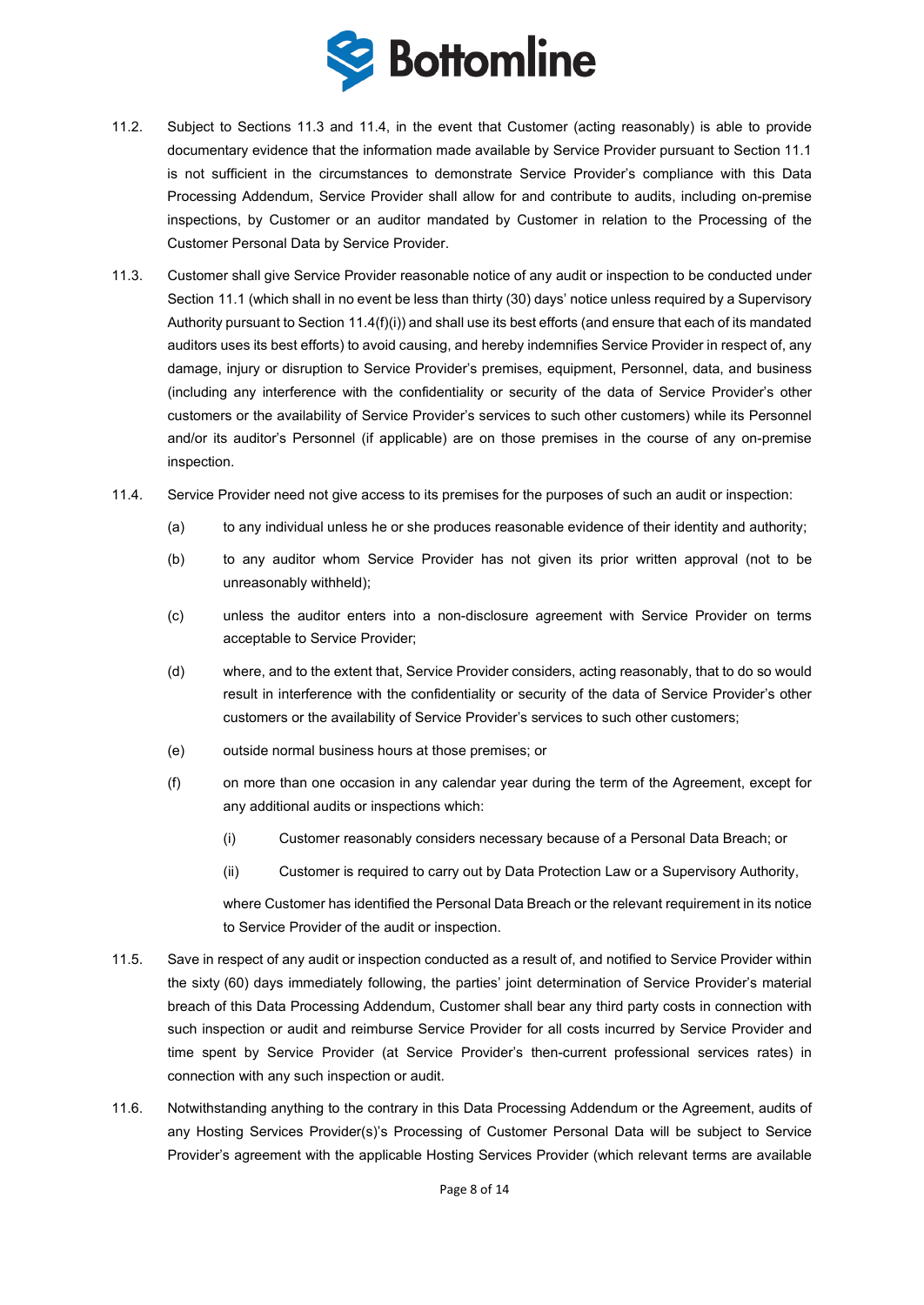

on request in writing from the Service Provider subject to confidentiality undertakings) and will not be subject to this Data Processing Addendum or the Agreement. On request from Customer (which shall be limited to one such request in each calendar year during the term of the Agreement), if and to the extent Service Provider is permitted to do so under its agreement with the applicable Hosting Services Provider(s), Service Provider will deliver (or procure the delivery of):

- (a) Service Provider's latest audit of the applicable Hosting Services Provider(s); or
- (b) such Hosting Services Provider(s)' own self-audits,

carried out in respect of such Hosting Services Provider(s)'s Processing of Personal Data on Service Provider's behalf – Customer acknowledges and agrees that any such (self-)audits will be general in their content and will not be specific to Customer or Customer Personal Data, and in the case of self-audits by the Hosting Services Provider(s) may also not be specific to Service Provider.

#### **12. RESTRICTED TRANSFERS**

- <span id="page-8-1"></span>12.1. Subject to Sectio[n 12.3,](#page-8-0) to the extent that any Processing by Service Provider of Customer Personal Data involves a Restricted Transfer, the Parties agree that:
	- (a) Customer as "data exporter"; and
	- (b) Service Provider as "data importer",

shall enter into the Standard Contractual Clauses in respect of that Restricted Transfer and the associated Processing in accordance with Sectio[n 12.3.](#page-8-0)

- 12.2. In respect of any Standard Contractual Clauses entered into pursuant to Sectio[n 12.1:](#page-8-1)
	- (a) Clause 9 of such Standard Contractual Clauses shall be populated as follows:

*"The Clauses shall be governed by the law of the state in which the data exporter is established."*

(b)Clause 11(3) of such Standard Contractual Clauses shall be populated as follows:

*"The provisions relating to data protection aspects for sub-processing of the contract referred to in paragraph 1 shall be governed by the law of the state in which the data exporter is established."*

- (c) Appendix 1 to such Standard Contractual Clauses shall be populated with the corresponding information set out in [Annex 1](#page-12-0) (*Data Processing Details*); and
- (d) Appendix 2 to such Standard Contractual Clauses shall be populated as follows:

*"The technical and organisational security measures implemented by the data importer in accordance with Clauses 4(d) and 5(c) are those established and maintained under Paragraph [5](#page-4-3) of the Data Processing Addendum."*

<span id="page-8-0"></span>12.3. In respect of any Restricted Transfer between Customer and Service Provider described in Section [12.1,](#page-8-1) the Standard Contractual Clauses shall be deemed to come into effect under Sectio[n 12.1](#page-8-1) automatically upon the commencement of the relevant Restricted Transfer **provided that** Section [12.1](#page-8-1) shall not apply to a Restricted Transfer unless its effect is to allow the relevant Restricted Transfer and the associated Processing to take place without breach of Data Protection Laws.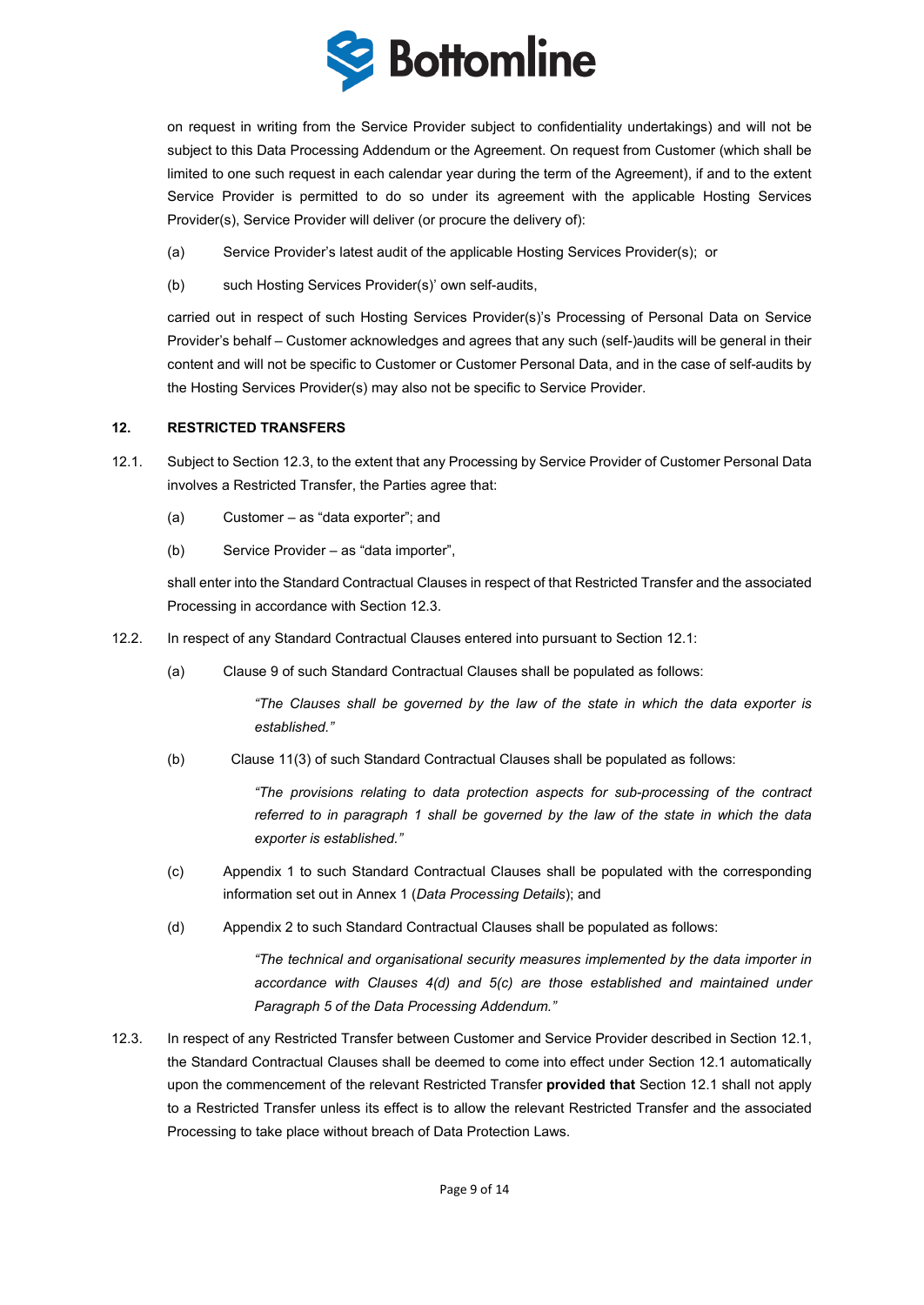

- <span id="page-9-7"></span><span id="page-9-2"></span>12.4. Subject to Section [12.5](#page-9-0) and Section [12.6,](#page-9-1) to the extent that Service Provider effects a Restricted Transfer to a Subprocessor, Service Provider agrees that it shall enter into the Standard Contractual Clauses as agent for Customer (as "data exporter") with that Subprocessor (as "data importer").
- <span id="page-9-0"></span>12.5. In respect of any Restricted Transfer between Service Provider and a Subprocessor described in Section [12.4,](#page-9-2) Customer acknowledges and agrees that Service Provider's obligation to enter into the Standard Contractual Clauses as required by that Section [12.4](#page-9-2) shall be satisfied by the inclusion of Customer Personal Data in the general description of the "personal data" referred to in any existing or future Standard Contractual Clauses entered into by and between Service Provider and that Subprocessor.
- <span id="page-9-1"></span>12.6. Sectio[n 12.4](#page-9-2) shall not apply to a Restricted Transfer unless entry into the Standard Contractual Clauses referred to therein is required to allow the relevant Restricted Transfer and the associated Processing to take place without breach of Data Protection Laws.

#### **13. VARIATION**

- <span id="page-9-3"></span>13.4. Service Provider reserves the right to amend this Data Processing Addendum from time-to-time, provided always that in its amended form this Data Processing Addendum contains such contractual terms as may then be required by applicable Data Protection Laws.
- <span id="page-9-4"></span>13.4. In the event that there is a change in the Data Protection Laws that Service Provider considers (acting reasonably) would mean that Service Provider is no longer able to provide the Relevant Services in accordance with its obligations under Data Protection Laws and/or in accordance with the Customer's processing instructions, Service Provider reserves the right to make such changes to the Relevant Services as it considers reasonably necessary to ensure that Service Provider is able to provide the Relevant Services in accordance with Data Protection Laws.
- 13.4. In the event that Customer (acting reasonably and in good faith) and having first been notified in writing, considers that any changes made either to the Relevant Services and/or this Data Processing Addendum pursuant to Section [13.4](#page-9-3) or Section [13.4](#page-9-4) (as applicable) will cause material and irreparable harm to it, Customer may terminate the Agreement in its entirety with immediate effect upon written notice to Service Provider to be served within thirty (30) days of Customer becoming aware of said changes.

### **14. ANONYMOUS DATA**

Customer acknowledges and agrees that Service Provider shall be freely able to use and disclose Anonymised Data for Service Provider's own business purposes without restriction.

#### **15. CUSTOMER AFFILIATES' RIGHTS**

- <span id="page-9-6"></span><span id="page-9-5"></span>15.1. The Parties acknowledge and agree that Customer has entered into this Data Processing Addendum for both itself and on behalf of, and for the benefit of, those companies that are:
	- (a) controlled by Customer, which control Customer or which are under common control with Customer and are (as between those companies and Service Provider) Controllers of any Customer Personal Data; and
	- (b) properly entitled to use and receive the benefit of the Relevant Services pursuant to and in accordance with the Agreement,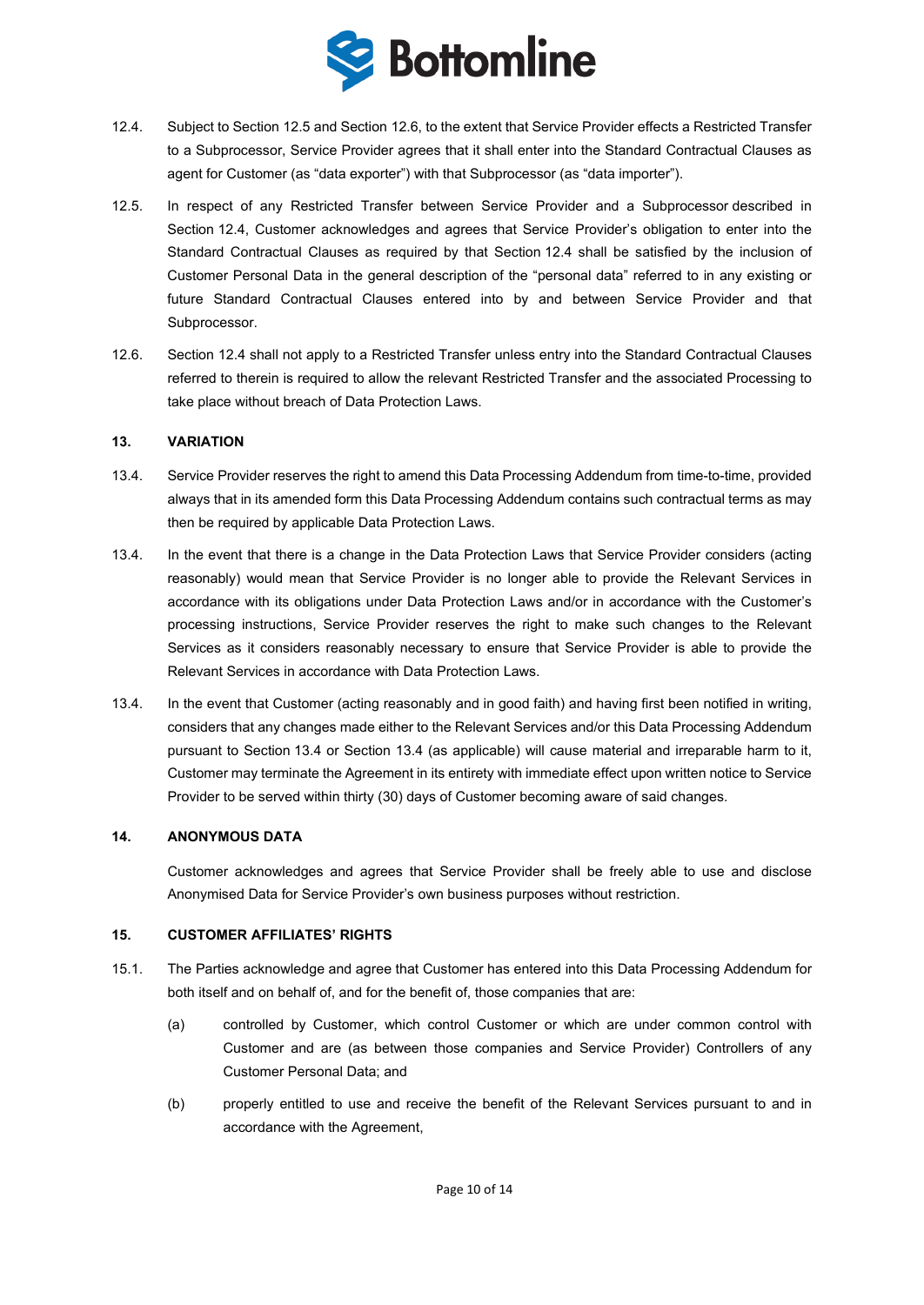

such companies, "**Customer Affiliates**". For the purposes of Section [15.1](#page-9-5)[\(a\)](#page-9-6) "**control**" and its derivatives mean to hold, directly or indirectly, more than 50% of the respective shares with voting rights in a Service Provider.

- 15.2. The Parties acknowledge and agree that all references to Customer in the other Sections of this Data Processing Addendum shall, where the context permits and requires, be construed to refer to each Customer Affiliate, **provided that** it is acknowledged and agreed that:
	- (a) any rights and any remedies available to Customer Affiliates under this Data Processing Addendum shall accrue, and may only be exercised and sought by Customer, on a collective, and not an individual basis, on behalf of Customer and all Customer Affiliates – as examples: (i) any on-premise inspections that may occur in accordance with Sectio[n 11](#page-6-7) shall be conducted for the benefit of Customer and all Customer Affiliates collectively, and the limits on the frequency of such audits shall apply on a collective basis; and (ii) any relevant notices (such as that referred to in Section [6.3](#page-4-1) concerning new Subprocessors) shall be given by Service Provider to Customer only, and Customer (and not Service Provider) shall be responsible for disseminating such notices to Customer Affiliates; and
	- (b) Service Provider's total liability (whether in contract, tort (including for negligence), breach of statutory duty (howsoever arising), misrepresentation (whether innocent or negligent), restitution or otherwise) arising out of or in connection with this Data Processing Addendum shall be subject to those limitations on, and exclusions of, Service Provider's liability under the Agreement, which it is agreed shall apply on a collective basis (and not an individual and several basis) to Customer and all Customer Affiliates.

#### **16. LEGAL REQUIREMENTS**

- <span id="page-10-0"></span>16.1. Customer acknowledges that both Service Provider and its Subprocessors may themselves be subject to certain legal or regulatory reporting or notification requirements. In the event that Service Provider's or its Subprocessors' discharge or intended discharge of such requirements (as reasonably understood by them) involves the Processing of Customer Personal Data, it is acknowledged that, such Processing shall be carried out by Service Provider or its Subprocessor(s) as Controllers, independently of the Customer, not as Customer's (Sub)Processor(s).
- 16.2. Service Provider shall seek to ensure, and as between Customer and Service Provider shall be responsible for procuring that its Subprocessors seek to ensure, that any Processing of Customer Personal Data described in Section [16.1](#page-10-0) is carried out in accordance with Data Protection Laws and any other applicable legal or regulatory requirements related to that activity.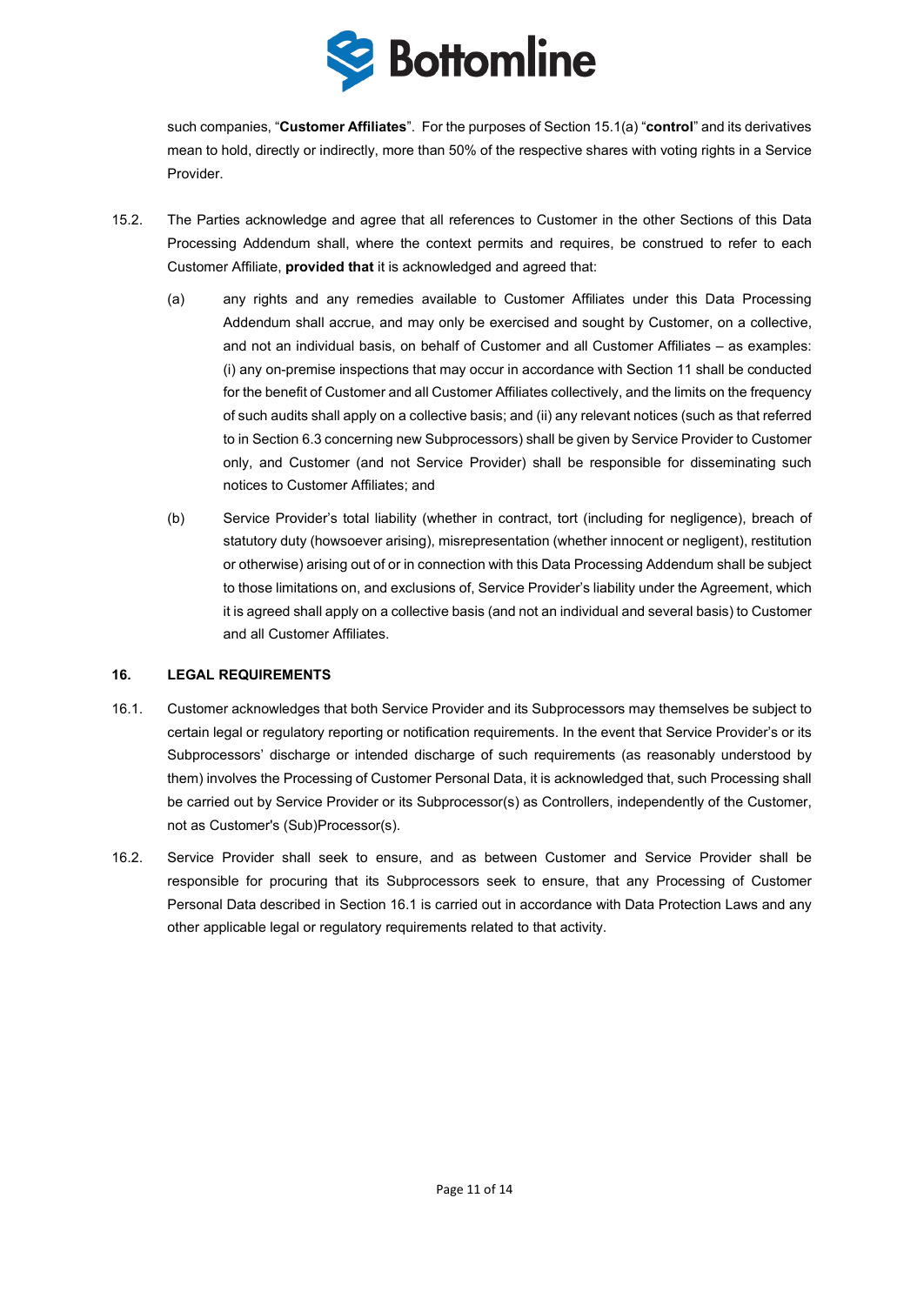

This Data Processing Addendum has been entered into and becomes a binding and effective part of the Agreement with effect from the DPA Effective Date.

| Signed for and on behalf of the Customer |
|------------------------------------------|
| by its duly authorised representative    |

Name:

Title:

## **Signed for and on behalf of the Service Provider by its duly authorised representative**

Name: Daniel Bardini

Name: Julien Canet

Title: MD

Title: Director

Signature: Signature: *[Daniel Bardini](https://salesforceintegration.na1.echosign.com/verifier?tx=CBJCHBCAABAARzKp3zxiMGFuQQ3ekHArFNKFZEsmhen9)*<br>
Signature: Signature: *Daniel Bardini (Dec 21, 2021 1* Daniel Bardini<br>
Julien Canet<br>
D<br>
rector<br>
IFE: Daniel Bardin<br>
IFE: Julien C<br>
Dec 21, 2021

Signature:  $J$ ulien Canet<sup>TO</sup> Canet 19:55 GMT+1)

Date: Date: Julien Canet (Dec 21, 2021 19:08 GMT+1) Julien Canet<br>D<br>rector<br>IFE: *Daniel Bardi<br>Dec 21, 2021*<br>Dec 21, 2021<br>Dec 21, 2021

**Bottomline Technologies Sarl**

**Last updated: 1st January 2022**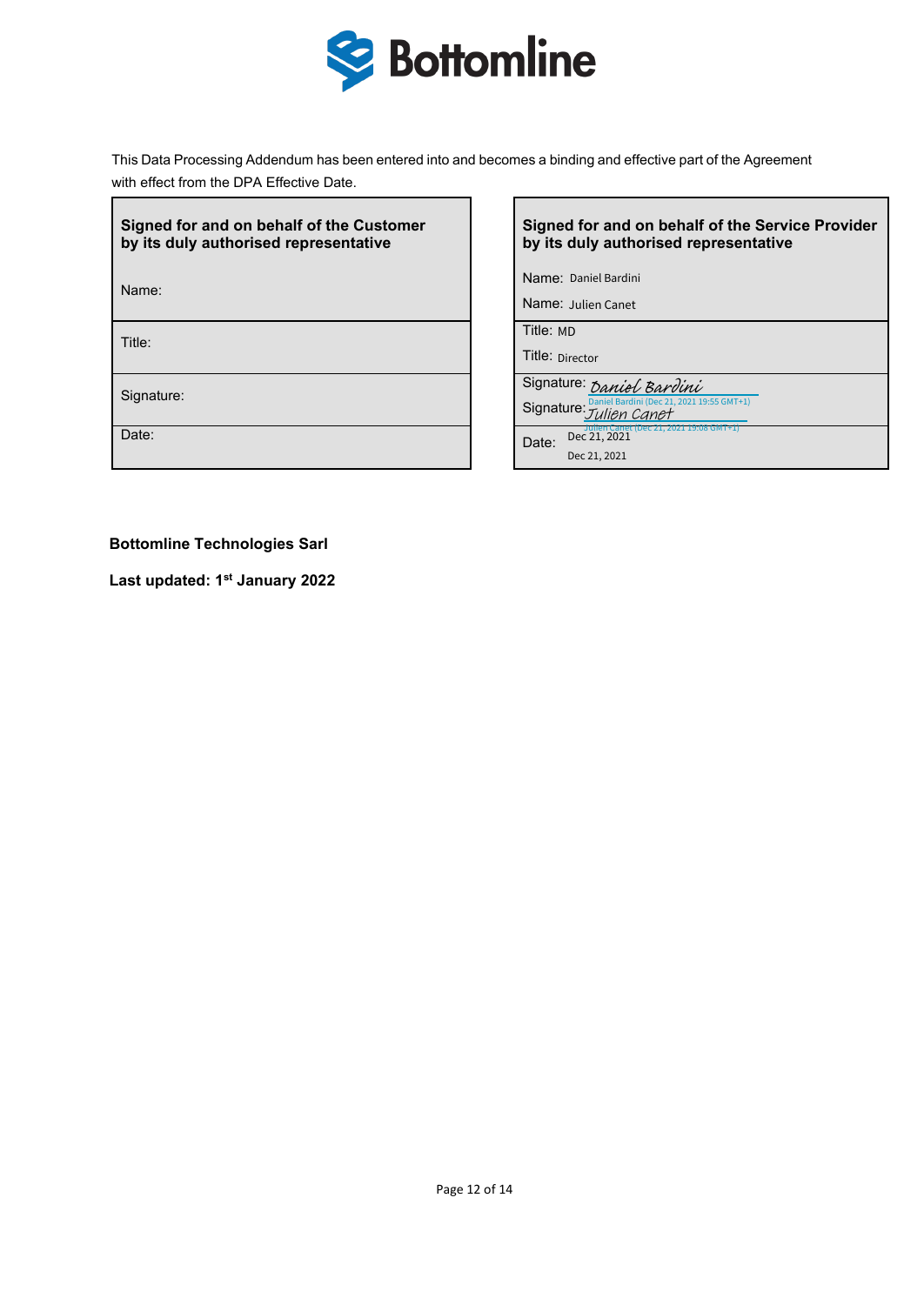

# **Annex 1 Data Processing Details**

<span id="page-12-1"></span><span id="page-12-0"></span>This Annex 1 to the Data Processing Addendum includes certain details of the Processing of Customer Personal Data: as required by Article 28(3) GDPR; and (where applicable in accordance with Section 12.1 to populate Appendix 1 to the relevant Standard Contractual Clauses between Customer and Bottomline (subject always to Section 12.3).

#### **Date of this version**

1st January 2022

### **Subject matter and duration of the Processing of Customer Personal Data**

The subject matter and duration of the Processing of the Customer Personal Data are set out in the Agreement and the Data Processing Addendum.

#### **The nature and purpose of the Processing of Customer Personal Data**

Processing of SWIFT traffic - SIC, euroSIC and SECOM, message transformation and reformatting, reconciliation services, sanction list screening, cash management services and other services supporting the processing of payments, all as set out in the individual Agreement.

### **The types of Customer Personal Data to be Processed**

Payer and Payment beneficiary details. These may include:

- First name, last name, maiden name and title.
- Service Provider name and office address
- Private address
- IBAN, BIC, bank account numbers
- Text fields which could contain free format Personal Data
- Passport numbers, Social security numbers, Tax ID, Driving license number, Residence permit numbers of other ID numbers held in public registries.
- Date and place of birth

Application user details. These may include

• Application user: first name, last name, email address and password (encrypted), department, employer.

#### **The categories of sensitive Personal Data**

None.

#### **The categories of Data Subject to whom the Customer Personal Data relates**

- Payment beneficiaries
- Payers
- Application users
- (Where such information is provided by Customer to Bottomline and not vice versa) individuals listed on sanction lists